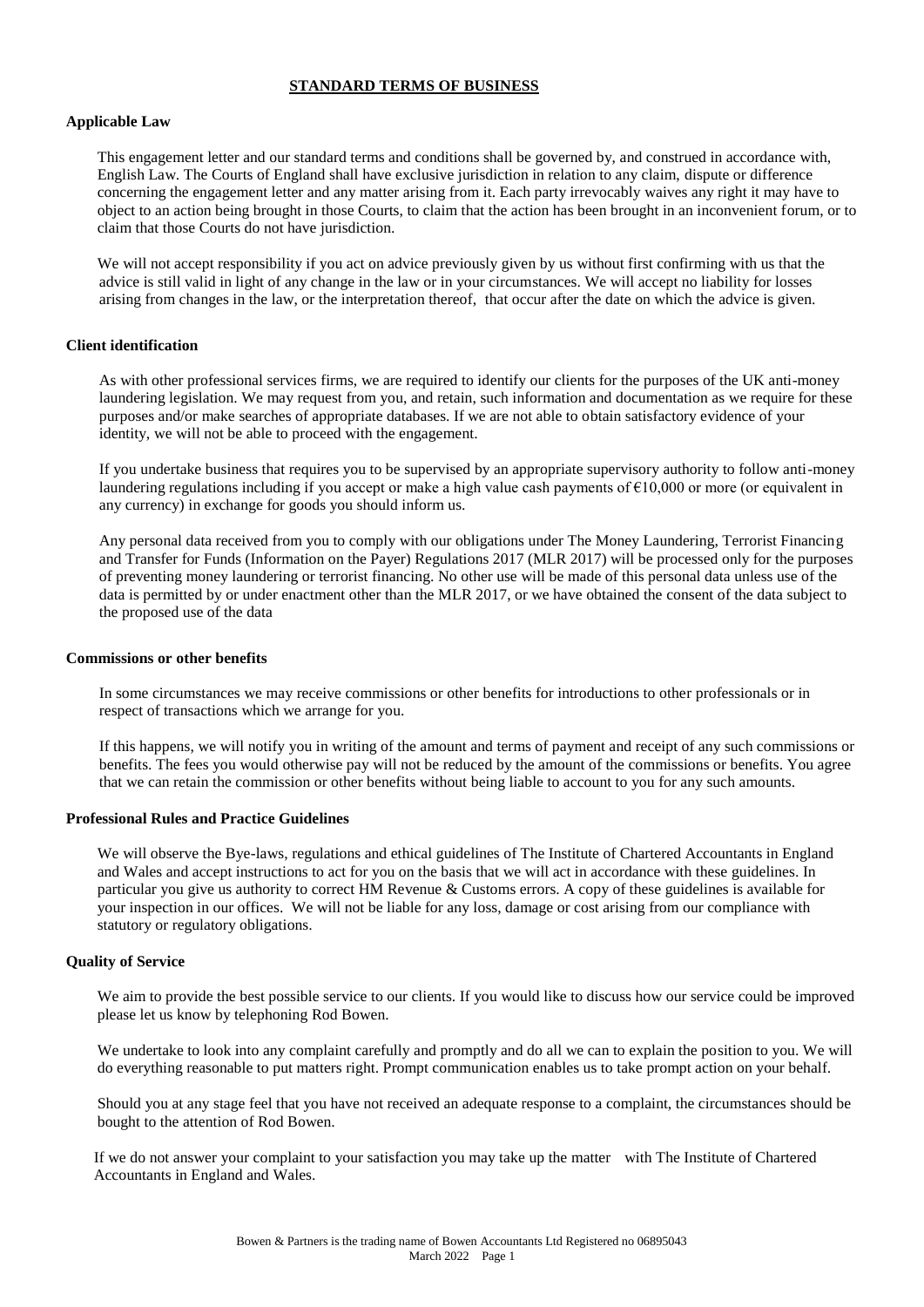## **Timing of our services**

If you provide us with all information and explanations on a timely basis in accordance with our requirements, we will plan to undertake the work within a reasonable period of time to meet any regulatory deadlines. However, failure to complete our services before any such regulatory deadline would not, of itself, mean that we are liable for any penalty or additional costs arising

# **Fees**

Our fees are computed on the basis of the time spent on your affairs by the partners and our staff and on the levels of skill and responsibility involved; the importance and value of the advice that we provide and the level of risk. Unless otherwise agreed, our fees will be billed at appropriate intervals during the course of the year and will be due on presentation.

If we provide you with an estimate of our fees for any specific work, then the estimate will not be contractually binding unless we explicitly state that this will be the case.

If you do not accept that an invoiced fee is fair and reasonable you must notify us within 21 days of receipt, failing which you will be deemed to have accepted that payment is due.

Where requested, we may indicate a fixed fee for the provision of specific services or an indicative range of fees for a particular assignment. It is not our practice to identify fixed fees for more than a year ahead as such fee quotes need to be reviewed in the light of events. If it becomes apparent to us, due to unforeseen circumstances, that a fee quote is inadequate, we reserve the right to notify you of a reviewed figure or range and to seek your agreement thereto.

Our invoices are due for payment within 25 days of issue. Our fees are exclusive of VAT which will be added where it is chargeable. Any disbursements we incur on your behalf and expenses incurred in the course of carrying out our work for you will be added to our invoices where appropriate. Unless otherwise agreed to the contrary, our fees do not include the costs of any third party, counsel or other professional fees.

We reserve the right to charge interest on late paid invoices at the rate of 3% above bank base rates under the Late Payment of Commercial Debts (Interest) Act 1998. We also reserve the right to suspend our services or to cease to act for you on giving written notice if payment of any fees is unduly delayed. We intend to exercise these rights only where it is fair and reasonable to do so.

In some cases, you may be entitled to assistance with your professional fees, particularly in relation to any investigation into your tax affairs by HMRC. Assistance may be provided through insurance policies you hold or via membership of a professional or trade body. Other than where you have purchased our fee protection service; you will need to advise us of any such insurance cover that you have. You will remain liable for our fees regardless of whether all or part are liable to be paid by your insurers.

#### **Lien**

Insofar as we are permitted to so by law or professional guidelines, we reserve the right to exercise a lien over all funds, documents and records in our possession relating to all engagements for you until all outstanding fees and disbursements are paid in full.

#### **Retention of Records**

You have a legal responsibility to retain documents and records relevant to your financial affairs. During the course of our work we may collect information from you and others relevant to your tax and financial affairs. We will return any original documents to you. Documents and records relevant to your tax affairs are required by law to be retained as follows:

Individuals, trustees and partnerships:

- i. with trading or rental income: 5 years and 10 months after the end of the tax year;
- ii. otherwise: 22 months after the end of the tax year;

Companies and Limited liability Partnerships:

iii. 6 years from the end of the accounting period;

Whilst certain documents may legally belong to you, unless you tell us not to, we intend to destroy correspondence and other papers that we store which are more than seven years old, other than documents which we think may be of continuing significance. You must tell us if you require retention of a particular document.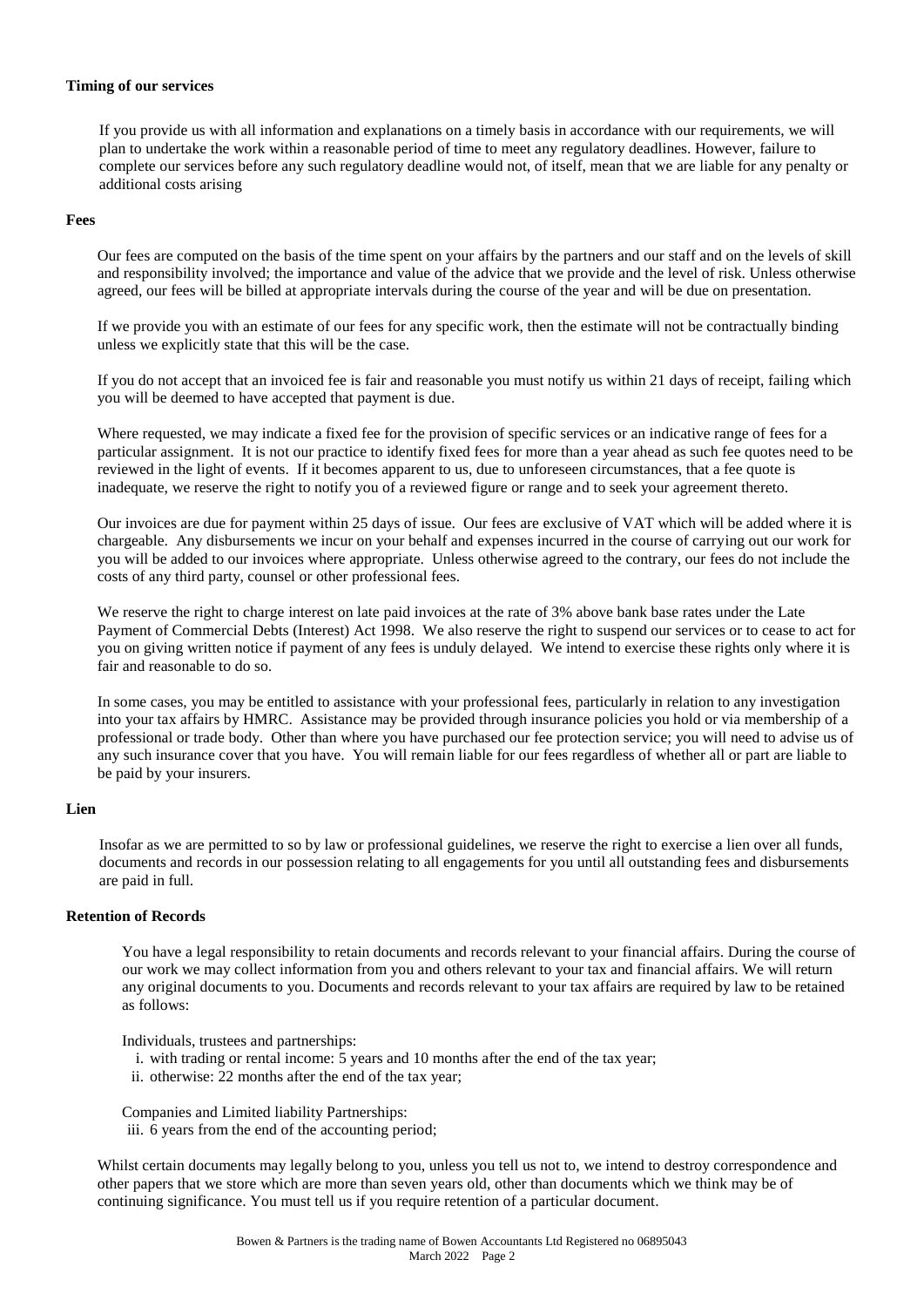# **Limitation of Liability**

The advice and information we provide to you as part of our service is for your sole use and not for any third party to whom you may communicate it unless we have expressly agreed in the engagement letter that a specified third party may rely on our work. We accept no responsibility to third parties, including any group company to whom the engagement letter is not addressed, for any advice, information or material produced as part of our work for you which you make available to them. A party to this agreement is the only person who has the right under the Contracts (Rights of Third Parties) Act 1999 to enforce any of its terms.

We will provide the professional services outlined in this letter with reasonable care and skill. Our liability to you is limited to losses, damages, costs and expenses caused by our negligence or wilful default.

We will not be liable if such losses, penalties, surcharges, interest or additional tax liabilities are due to the acts of omissions of any other person or due to the provision to us of incomplete, misleading or false information or if they are due to a failure to act on our advice or a failure to provide us with relevant information.

We will not be liable to you for any delay or failure to perform our obligations under this engagement letter if the delay or failure is caused by circumstances outside our reasonable control.

We will not be responsible or liable for any loss, damage or expense incurred or sustained if information material to the service we are providing is withheld or concealed from us or misrepresented to us. This applies equally to fraudulent acts, misrepresentation or wilful default on the part of any party to the transaction and their directors, officers, employees, agents or advisers. This exclusion shall not apply where such misrepresentation, withholding or concealment is or should (in carrying out the procedure which we have agreed to perform with reasonable car and skill) have been evident to us.

You agree to indemnify us and our agents in respect of any claim (including any claim for negligence) arising out of any unauthorised disclosure by you or by any person for whom you are responsible of our advice and opinions, whether in writing or otherwise. This indemnity will extend to the cost of defending any such claim, including payment at our usual rates for the time that we spend defending it.

You agree that you will not bring any claim in connection with services provided to you by the firm against any of our employees on a personal basis.

#### **Data Protection**

In this clause, the following definitions shall apply:

'client personal data' means any personal data provided to us by you, or on your behalf, for the purpose of providing our services to you, pursuant to our engagement letter with you;

'data protection legislation' means all applicable privacy and data protection legislation and regulations including PECR, the GDPR and any applicable national laws, regulations and secondary legislation in the UK relating to the processing of personal data and the privacy of electronic communications, as amended, replaced or updated from time to time;

'controller', 'data subject', 'personal data', and 'process' shall have the meanings given to them in the data protection legislation;

'GDPR' means the General Data Protection Regulation ((EU) 2016/679); and

'PECR' means the Privacy and Electronic Communications (EC Directive) Regulations 2003 (SI 2426/2003).

We shall each be considered an independent data controller in relation to the client personal data. Each of us will comply with all requirements and obligations applicable to us under the data protection legislation in respect of the client personal data.

- You shall only disclose client personal data to us where:
- you have provided the necessary information to the relevant data subjects regarding its use and you may use or refer to our privacy notice available at [www.bowenaccounts.co.uk/pdfs/privacy-policy.pdf](http://www.bowenaccounts.co.uk/pdfs/privacy-policy.pdf) for this purpose.
- you have a lawful basis upon which to do so, which, in the absence of any other lawful basis, shall be with the relevant data subject's consent; and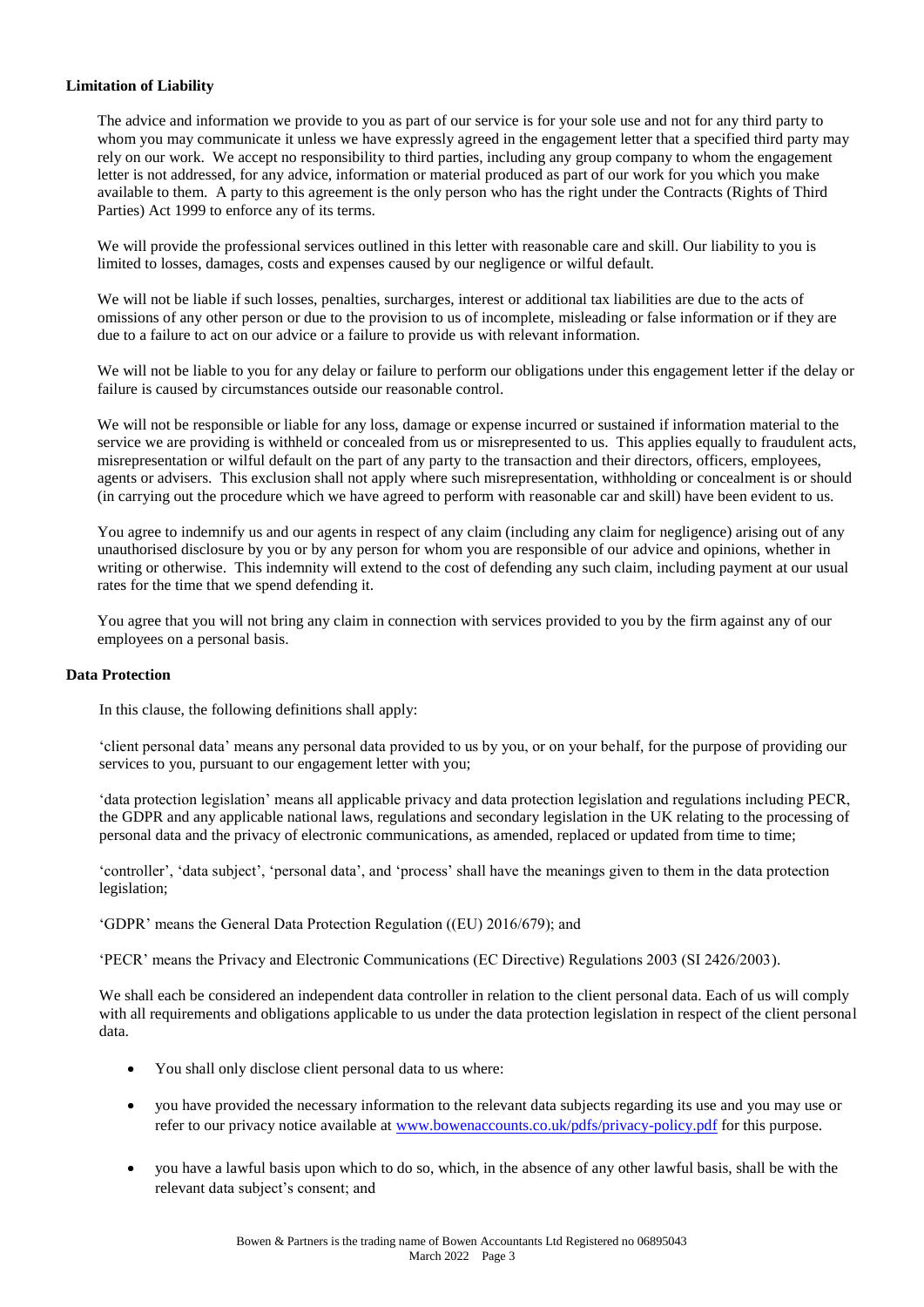you have complied with the necessary requirements under the data protection legislation to enable you to do so.

Should you require any further details regarding our treatment of personal data, please contact our data protection manager

We shall only process the client personal data:

- in order to provide our services to you and perform any other obligations in accordance with our engagement with you;
- in order to comply with our legal or regulatory obligations; and
- where it is necessary for the purposes of our legitimate interests and those interests are not overridden by the data subjects' own privacy rights. Our privacy notice contains further details as to how we may process client personal data.

For the purpose of providing our services to you, we may disclose the client personal data to members of our firm's network, our regulatory bodies or other third parties (for example, our professional advisors or service providers). The third parties to whom we disclose such personal data may be located outside of the European Economic Area (EEA). We will only disclose client personal data to a third party (including a third party outside of the EEA) provided that the transfer is undertaken in compliance with the data protection legislation.

We may disclose the client personal data to other third parties in the context of a possible sale, merger, restructuring or financing of or investment in our business. In this event we will take appropriate measures to ensure that the security of the client personal data continues to be ensured in accordance with data protection legislation. If a change happens to our business, then the new owners may use our client personal data in the same way as set out in these terms.

We shall maintain commercially reasonable and appropriate security measures, including administrative, physical and technical safeguards, to protect against unauthorised or unlawful processing of the client personal data and against accidental loss or destruction of, or damage to, the client personal data.

In respect of the client personal data, provided that we are legally permitted to do so, we shall promptly notify you in the event that:

(a) we receive a request, complaint or any adverse correspondence from or on behalf of a relevant data subject, to exercise their data subject rights under the data protection legislation or in respect of our processing of their personal data;

(b) we are served with an information, enforcement or assessment notice (or any similar notices), or receive any other material communication in respect of our processing of the client personal data from a supervisory authority as defined in the data protection legislation (for example in the UK, the Information Commissioner's Officer); or

(c) we reasonably believe that there has been any incident which resulted in the accidental or unauthorised access to, or destruction, loss, unauthorised disclosure or alteration of, the client personal data.]

Upon the reasonable request of the other, we shall each co-operate with the other and take such reasonable commercial steps or provide such information as is necessary to enable each of us to comply with the data protection legislation in respect of the services provided to you in accordance with our engagement letter with you in relation to those services.

# **Electronic and Other Communication**

Unless you instruct us otherwise, we may, if appropriate, communicate with you and with third parties by email or other electronic means. The recipient is responsible for virus checking emails and any attachments.

With electronic communication, there is a risk of non-receipt, delayed receipt, inadvertent misdirection or interception by third parties. We use virus-scanning software to reduce the risk of viruses and similar damaging items being transmitted in emails or by electronic storage devices. Nevertheless, electronic communication is not totally secure and we cannot be held responsible for damage or loss caused by viruses or for communications which are corrupted or altered after despatch. Nor can we accept any liability for problems or accidental errors relating to this means of communication, especially in relation to commercially sensitive material. These are risks you must bear in return for greater efficiency and lower costs. If you do not wish to accept these risks, please let us know and we will communicate by paper mail, other than when electronic submission is mandatory.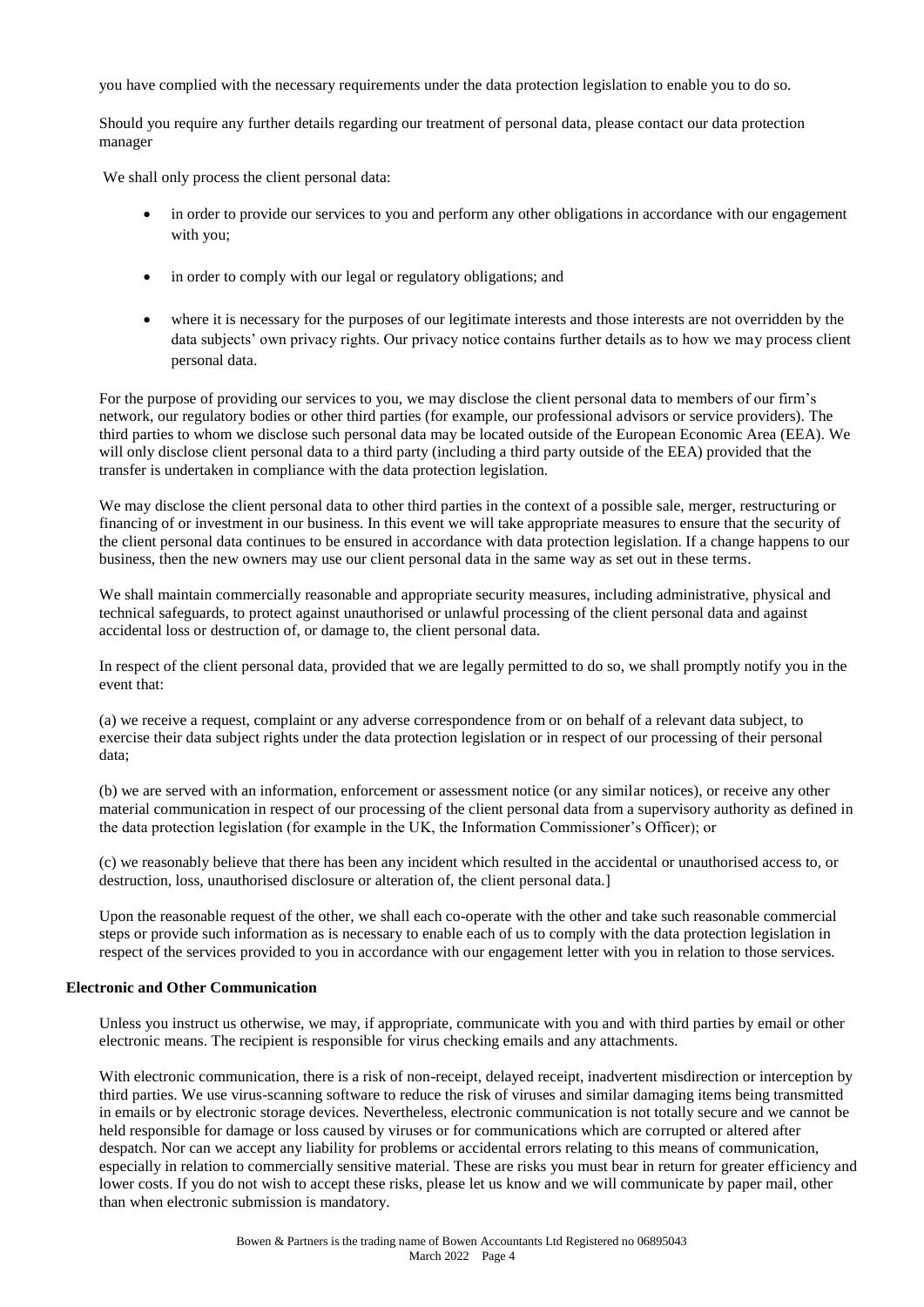Any communication by us with you sent through the postal [or SDX] system is deemed to arrive at your postal address two working days after the day the document was sent.

#### **Confidentiality**

Unless we are authorised by you to disclose information on your behalf, we confirm that if you give us confidential information we will, at all times during and after this engagement, keep it confidential, except as required by law or as provided for in regulatory, ethical or other professional pronouncements applicable to us or our engagement.

You agree that, if we act for other clients who are or who become your competitors, to comply with our duty of confidentiality it will be sufficient for us to take such steps as we think appropriate to preserve the confidentiality of information given to us by you, both during and after this engagement. These may include taking the same or similar steps as we take in respect of the confidentiality of our own information.

In addition, if we act for other clients whose interests are or may be adverse to yours, we will manage the conflict by implementing additional safeguards to preserve confidentiality. Safeguards may include measures such as separate teams, physical separation of teams, and separate arrangements for storage of, and access to, information.

You agree that the effective implementation of such steps or safeguards as described above will provide adequate measures to avoid any real risk of confidentiality being impaired.

We may, on occasions, subcontract work on your affairs to other tax or accounting professionals. The subcontractors will be bound by our client confidentiality terms.

If we use external or cloud based systems, we will ensure confidentiality of your information is maintained.

This applies in addition to our obligations on data protection in section

# **Conflicts of Interest**

We will inform you if we become aware of any conflict of interest in our relationship with you or in our relationship with you and another client. Where conflicts are identified which cannot be managed in a way that protects your interests then we regret that we will be unable to provide further services.

If there is a conflict of interest that is capable of being addressed successfully by the adoption of suitable safeguards to protect your interests, we will adopt those safeguards. In resolving the conflict, we would be guided by ICAEW's Code of Ethics, which can be viewed at [icaew.com/en/membership/regulations-standards-and-guidance/ethics.](https://www.icaew.com/en/membership/regulations-standards-and-guidance/ethics) During and after our engagement, you agree that we reserve the right to act for other clients whose interests are or may compete with or be adverse to yours, subject, of course, to our obligations of confidentiality and the safeguards set out in the paragraph on confidentiality above

#### **Internal Disputes within a Client**

If we become aware of a dispute between the parties who own or are in some way involved in the ownership and management of the business, it should be noted that our client is the business and we would not provide information or services to one party without the express knowledge and permission of all parties. Unless otherwise agreed by all parties we will continue to supply information to the normal place of business for the attention of the directors/proprietors. If conflicting advice, information or instructions are received from different directors/principals in the business we will refer the matter back to the board of directors/the partnership and take no further action until the board/partnership has agreed the action to be taken

#### **Reliance on Advice and Implementation**

We will endeavour to record all advice on important matters in writing. Advice given orally is not intended to be relied upon unless confirmed in writing. Therefore, if we provide oral advice (for example during the course of a meeting or a telephone conversation) and you wish to be able to rely on that advice, you must ask for the advice to be confirmed by us in writing. We will only assist with implementation of our advice if specifically instructed and agreed.

#### **Intellectual Property Rights**

We will retain all intellectual property rights in any document prepared by us during the course of carrying out the engagement except where the law specifically states otherwise.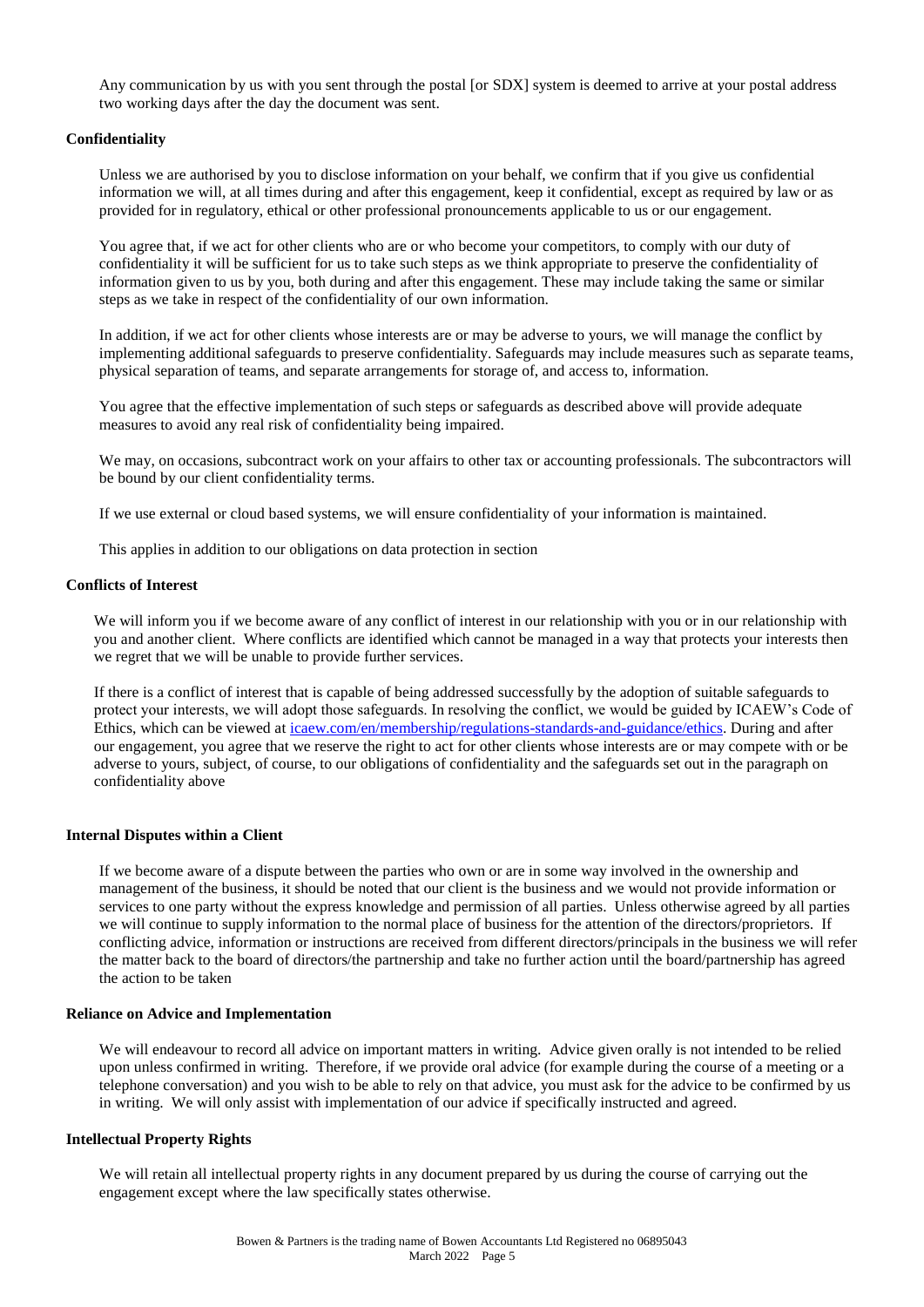You are not permitted to use our name in any statement or document you may issue unless our prior written consent has been obtained. The only exception to this restriction would be statements or documents that, in accordance with applicable law, are to be made public.

# **Investment Advice**

Investment business is regulated under the Financial Services and Markets Act 2000. If, during the provision of professional services to you, you need advice on investments, including insurances, we may have to refer you to someone who is authorised by the Financial Services Authority or licensed by a Designated Professional Body as we are not.

# **Client Monies**

The firm does not hold and will not accept client monies.

# **Money Laundering**

In common with all accountancy and legal practices, the firm is required by the Proceeds of Crime Act 2002 and the Money Laundering Regulations 2003 and 2007 to:

- maintain identification procedures for all clients and beneficial owners of clients;
- maintain records of identification evidence and the work undertaken for the client;
- report in accordance with the relevant legislation and regulations.

We may request from you, and retain, such information and documentation as we require for the purposes of the UK antimoney laundering legislation and/or make searches of appropriate databases.

We are obliged by law to report any knowledge or suspicion of money laundering to SOCA without your knowledge or consent. In consequence, neither the firms' partners nor staff may enter into any correspondence or discussions with you regarding such matters. Failure on our part to make a report where we have knowledge or reasonable grounds for suspicion would constitute a criminal offence.

The offence of money laundering is defined by section 340(11) of the Proceeds of Crime Act 2002 and includes concealing, converting, using or possessing the benefits of any activity that constitutes a criminal offence in the UK. It also includes involvement in any arrangement that facilitates the acquisition, retention, use or control of such a benefit. The definition is very wide and would include such crimes as:

- **deliberate tax evasion:**
- failure to inform the tax authorities of known underpayments or excessive repayments;
- fraudulent claiming of benefits or grants, or
- obtaining a contract through bribery.

# **Periods of Engagement and Termination**

Unless otherwise agreed in the engagement letter, our work will begin when we receive your implicit or explicit acceptance of that letter.

Each of us may terminate this agreement by giving notice in writing to the other party except where you fail to cooperate with us or we have reason to believe that you have provided us or HMRC with misleading information, in which case we may terminate this agreement immediately. Termination will be without prejudice to any rights that may have accrued to either of us prior to termination. In the event of termination of this contract, we will endeavour to agree with you the arrangements for the completion of work in progress at that time, unless we are required for legal or regulatory reasons to cease work immediately. In that event, we shall not be required to carry out further work and shall not be responsible or liable for any consequences arising from termination.

We reserve the right to terminate the engagement between us with immediate effect in the event of: your insolvency, bankruptcy or other arrangement being reached with creditors; an independence issue or change in the law which means we can no longer act; failure to pay our fees by the due dates; or either party being in breach of their obligations if this is not corrected within 30 days of being asked to do so.